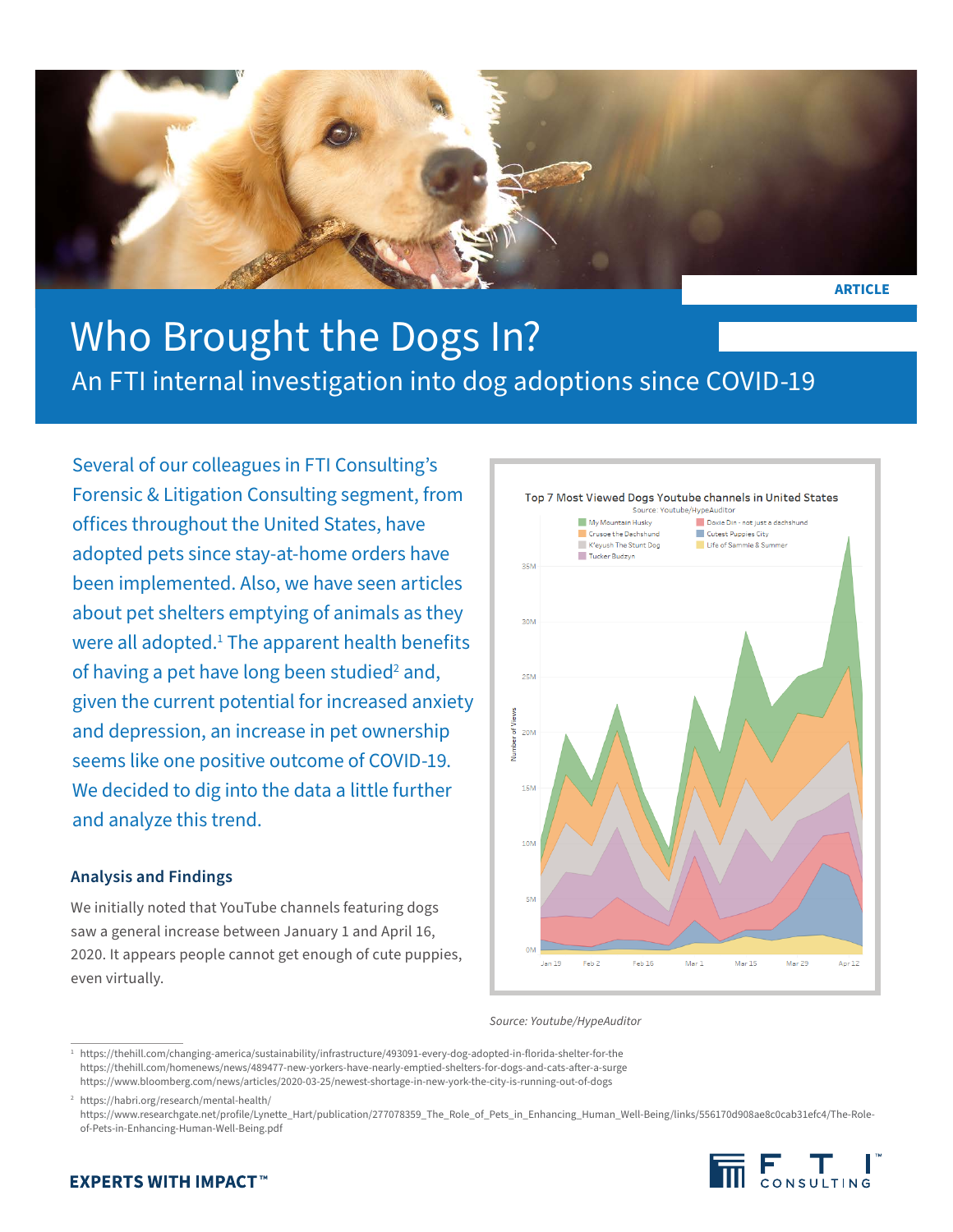In addition, according to Google Trends, terms such as "adopt dog," "dog adoption," "foster dog," and "pet adoption" saw a spike in searches on March 22-28, 2020, approximately week two of many state lockdowns. New York City appeared to have the highest number of searches for these terms, followed by Phoenix and San Antonio.



#### *Source: https://trends.google.com/trends*

Searching for pets to adopt does not necessarily mean more were adopted, however. We then obtained data from Petpoint, a subsidiary of Pethealth Inc. Petpoint provides data management software for shelters and rescue organizations and publishes information on the monthly demand for dogs and cats available for adoption. According to the Petpoint data, dog adoptions as a percent of new dogs to shelters were between 53-56 percent for the period of March 16 to April 12, 2019. This compares to dog adoptions as a percent of dog intakes between March 14 and April 3, 2020 – after lockdowns – which were between 73-84 percent. Cat adoptions had a similar uptick; from March 14 to April 3, 2020 between 71-88 percent of new cats to shelters were adopted, as compared to 41-48 percent during the same period last year.<sup>3</sup>

Similarly, in New York City, foster care trends skyrocketed in March 2020 when compared to March 2019. Foster Dogs, a New York City-based non-profit, received 3,045 applications to foster in March 2020, compared to about 140 applications during the same month last year, a 20-fold increase, and 50 percent of the foster caretakers were first-time adoptees.4

#### **Is There a Downside?**

New York City residents can report a multitude of complaints, including those related to barking dogs using the City's 311 service. We were curious to see whether the apparent increase in fostering and pet adoptions has resulted in spikes in dog-related issues. With respect to noise, an increase in dog fosters and adoptions presumably means more dogs in New York City homes and apartments, which could lead to a spike in complaints about the neighbor's [new] noisy dog.

We studied the data, looking at complaints since New York City started social distancing measures – on March 12 mass gatherings were restricted; on March 16 an initial list of business were required to be closed; March 18 brought on the closure of educational institutions, and March 22 saw the stay-at-home order implemented.

As illustrated by the following graph that compares the same year-over-year weeks between 2019 and 2020, the



<sup>3</sup> https://www.petpoint.com/Industry\_Data

<sup>4</sup> https://www.fosterdogsnyc.com/blog/2020/4/covid-19-roster-placements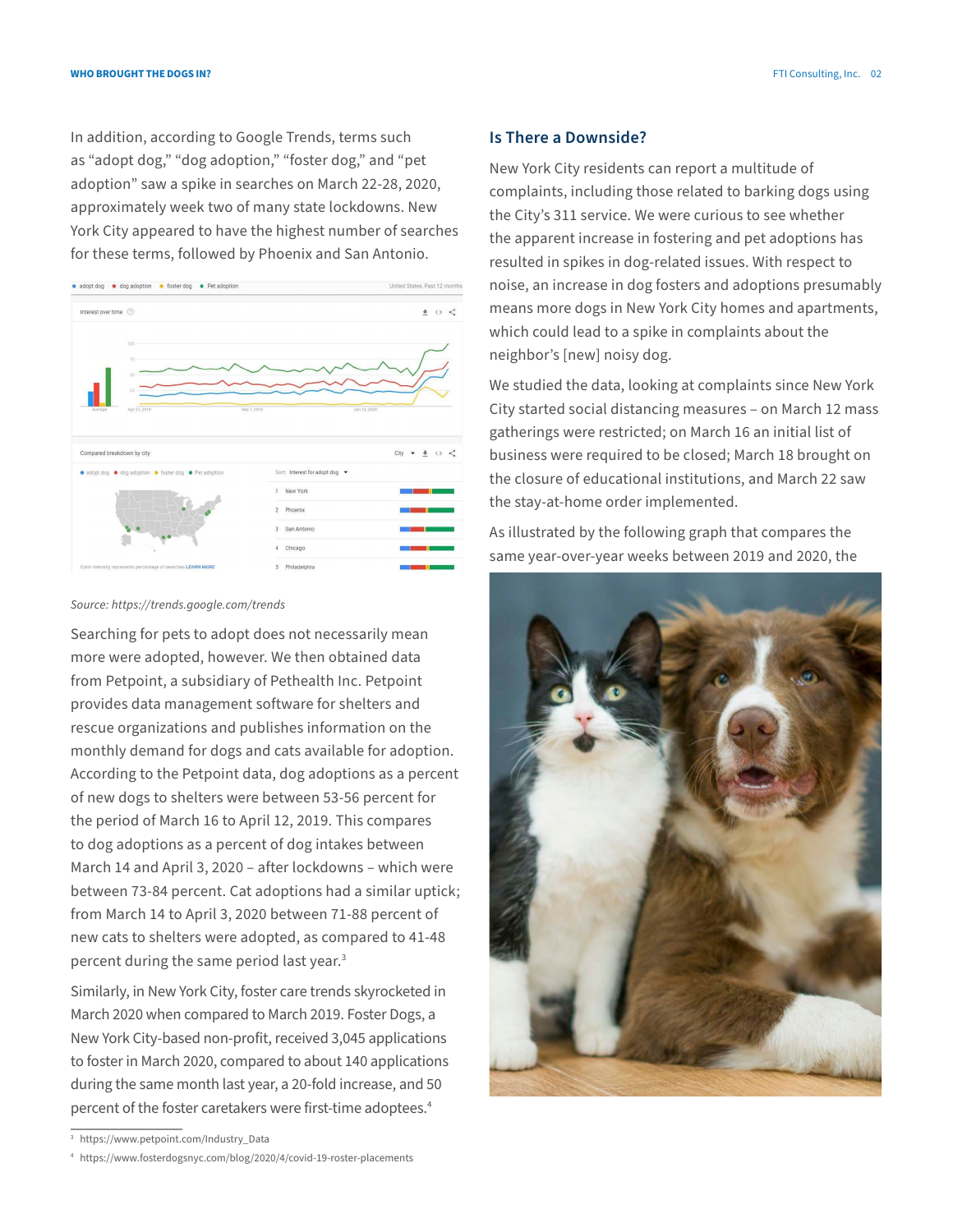**Who Brought the Dogs In?** FTI Consulting, Inc. 03

dog noise complaints were relatively the same during the first week of and then started trending downward as compared to the same weeks in 2019. We observe that despite the increase in dog fosters and adoptions, the noise complaints are significantly down. Perhaps this means that not only the owners are reaping the health benefits of a pet but the pets themselves are happier and not as noisy while their owners are off at work. Alternatively, it is possible that the owners are just home to tell their pups to "shush" before they bother the neighbors.

that the number of reports is relatively small – less than 30 in each weekly period; not a statistically significant sample size from which to draw conclusions.

One additional piece of data within the annals of the NYC 311 data is dog waste. We were surprised to see that these unpleasant complaints were also markedly down as compared to the same weeks in 2019. It appears all of these new dog owners are doing a good job of poop-scooping.





NYC Barking Dog 311 Complaints Source: NYC Open Data

*Source: NYC Open Data*

New York City residents can also report instances of off-leash dogs to 311 and we took a similar dive into this data to determine if these new dog owners were responsibly leashing their dogs or if they were letting them run wild. Based on the 311 data, it appears that off-leash dog complaints spiked in the weeks of March 29 and April 5 when compared to the previous weeks and the same data from the prior year. This period was just after the stay-at-home order was mandated. However, we note



*Source: NYC Open Data*